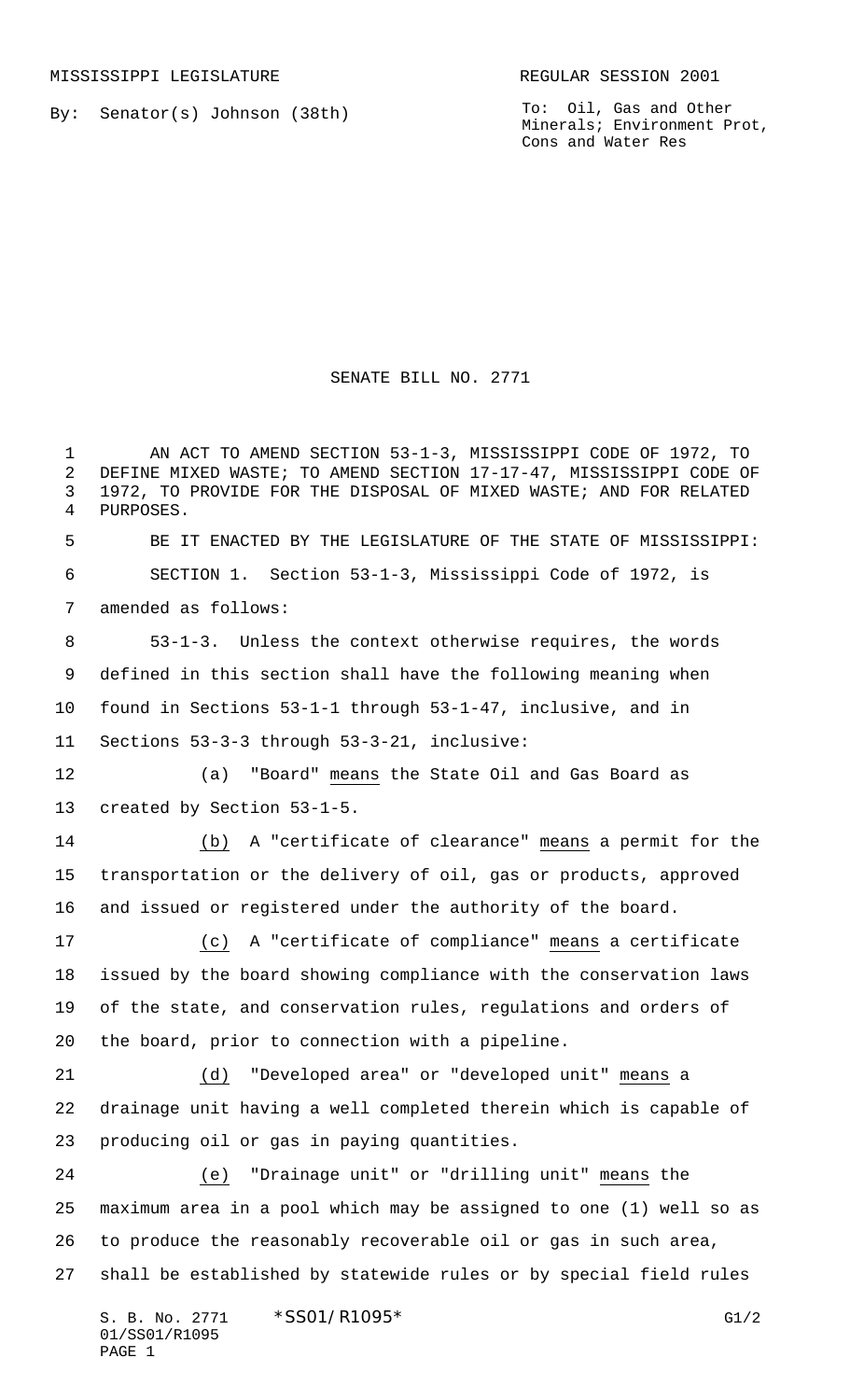of the board, and shall be of such size and configuration as will foster, encourage and promote the development, production and utilization of the natural resource of oil and gas.

 (f) "Field" means the general area which is underlaid or appears to be underlaid by at least one (1) pool; and "field" shall include the underground reservoir or reservoirs containing oil or gas or both. The words "field" and "pool" mean the same thing when only one (1) underground reservoir is involved; however, "field," unlike "pool," may relate to two (2) or more pools.

 (g) "Gas" means all natural gas, whether hydrocarbon or nonhydrocarbon or any combination or mixture thereof, including hydrocarbons, hydrogen sulphide, helium, carbon dioxide, nitrogen, hydrogen, casinghead gas, occluded natural gas from coal seams, compressed air and all other hydrocarbons not defined as oil in subsection (c) above.

 (h) "Illegal oil and illegal gas" means oil or gas which has been produced within the State of Mississippi from any well during any time that the well has produced in excess of the amount allowed by law or by any rule, regulation or order of the board. "Illegal product" means any product derived, in whole or in part, from illegal oil or illegal gas.

 (i) "Mixed waste" means oil and gas production waste which contains nonexempt concentrations of radioactive materials as defined by the regulations for the control of radiation in Mississippi and/or which contains concentrations or quantities of hazardous substances as regulated by the Mississippi Department of Environmental Quality.

S. B. No. 2771 \*SS01/R1095\* (j) "Noncommercial disposal of oil field exploration 57 and production waste" means the storage, treatment, recovery, processing, disposal or acceptance of oil field exploration and production waste which is not commercial oil field exploration and production waste disposal as defined in Section 17-17-3.

01/SS01/R1095 PAGE 2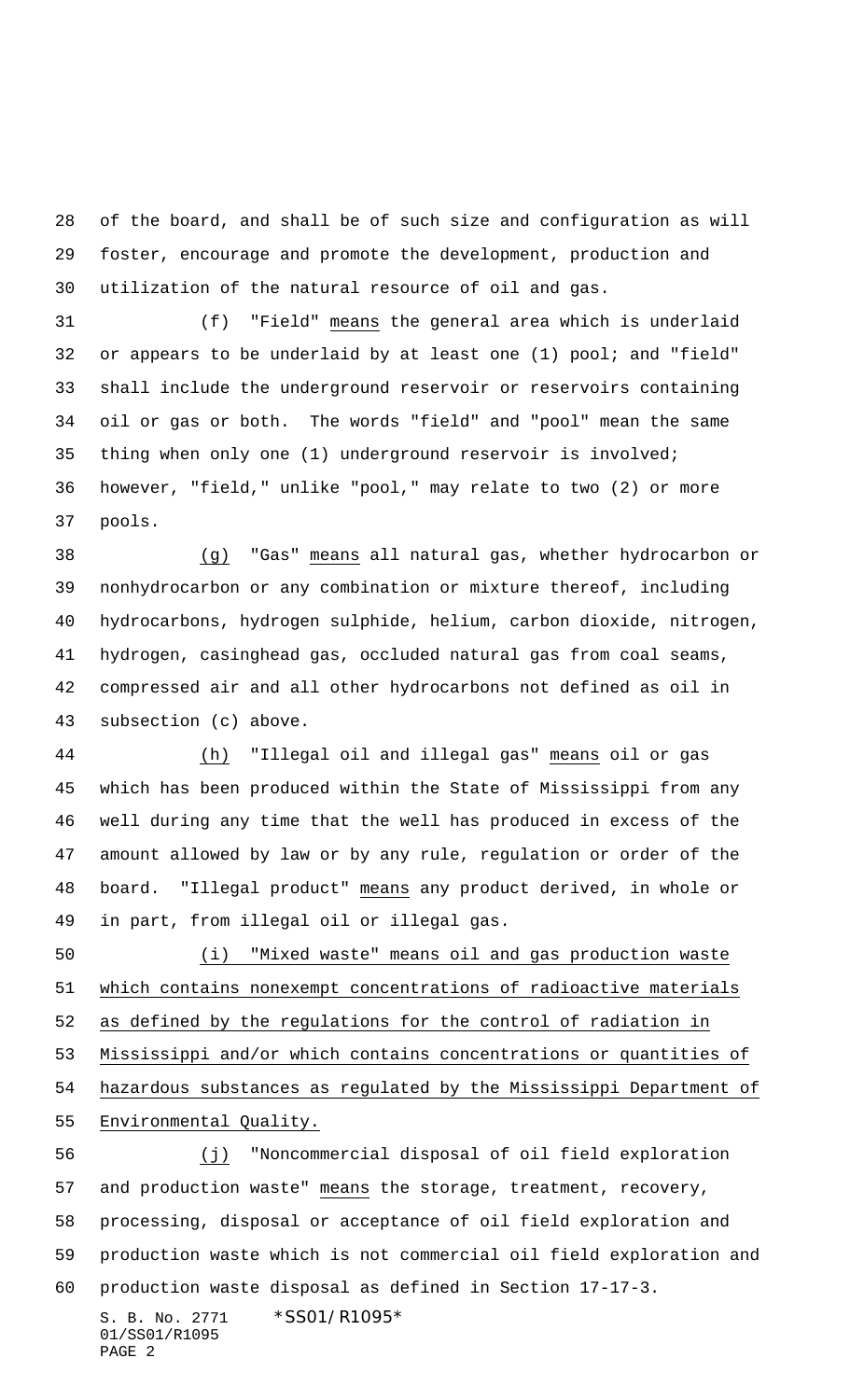(k) "Oil" means crude petroleum oil and all other hydrocarbons, regardless of gravity, which are produced at the well in liquid form by ordinary production methods and which are not the result of condensation of gas.

 (l) "Oil field exploration and production wastes" means:

 (i) Any liquid, gaseous, solid, naturally occurring radioactive, or other substance(s), including but not limited to, any chemical, produced water, sludge, oil-water emulsion, oil field brine, waste oil, sediment, scale or other waste substance(s);

 (ii) Any equipment or any other related apparatus containing or contaminated with such substance(s) as set forth in subparagraph (i) above; or

 (iii) Any land or structures containing or contaminated with such substance(s) as set forth in subparagraph (i) above, which is associated with, produced by, or used in the exploration, drilling, and/or production of oil, gas or other minerals within the territorial limits of the State of Mississippi.

 (m) "Orphan well" means any oil or gas well in the state, including Class II wells, which has not been properly plugged according to the requirements of the statutes, rules and regulations governing same and for which a responsible party such as an owner or operator cannot be located or for which, for whatever reason, there is no other party which can be forced to plug the well.

 (n) "Owner" means the person who has the right to drill into and produce from any pool, and to appropriate the production either for himself or for himself and another or others. (o) "Person" means any individual, corporation,

partnership, association, or any state, municipality, political

S. B. No. 2771 \*SS01/R1095\* 01/SS01/R1095 subdivision of any state, or any agency, department or

```
PAGE 3
```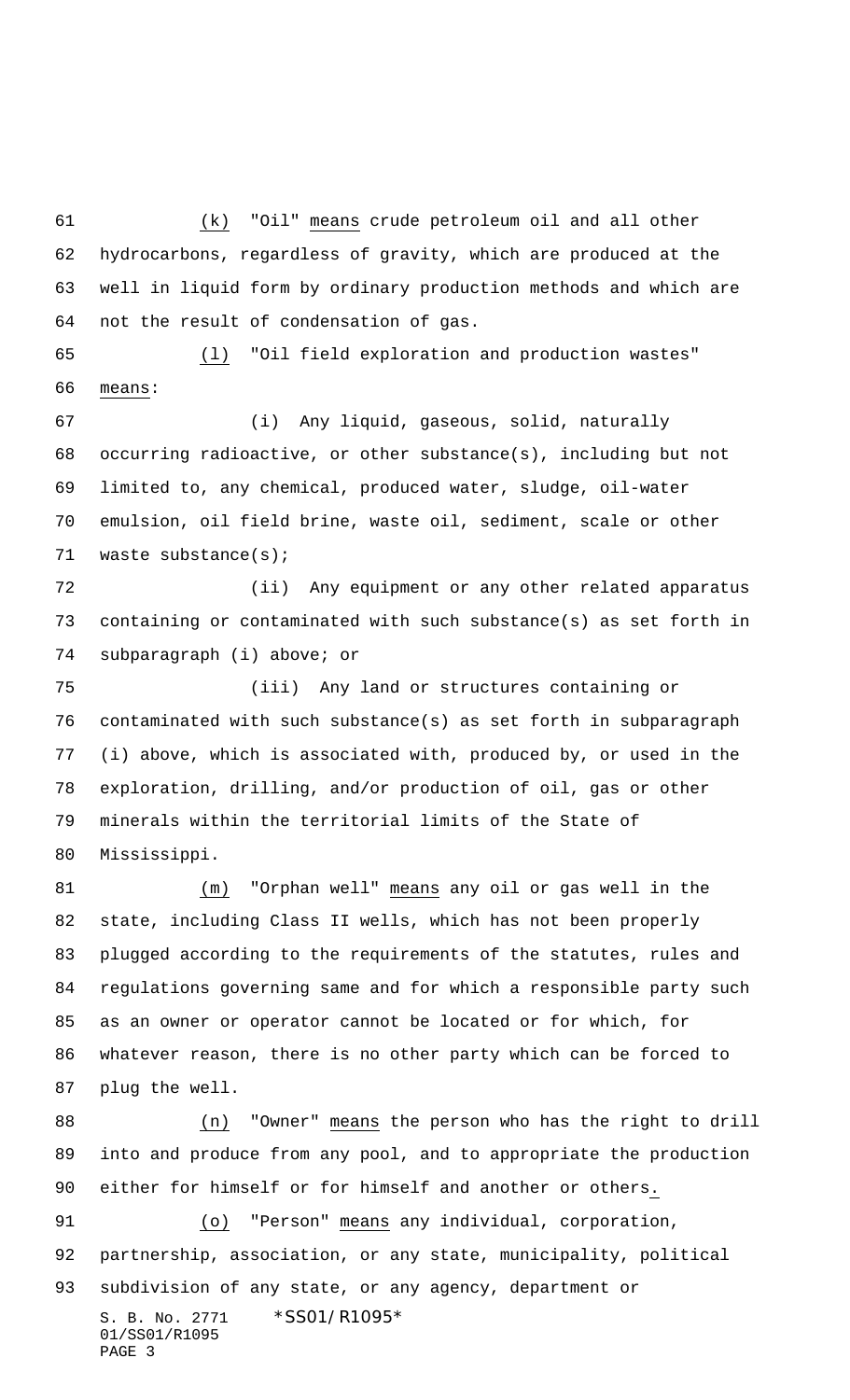instrumentality of the United States, or any other entity, or any officer, agent or employee of any of the above.

 (p) "Producer" means the owner of a well or wells capable of producing oil or gas or both.

 (q) "Product" means any commodity made from oil or gas, and shall include refined crude oil, processed crude petroleum, residuum from crude petroleum, cracking stock, uncracked fuel oil, fuel oil, treated crude oil, residuum, casinghead gasoline, natural gas gasoline, naphtha, distillate, gasoline, kerosene, waste oil, blended gasoline, lubricating oil, blends or mixtures of oil with one or more liquid products or by-products derived from oil or gas, and blends or mixtures of two (2) or more liquid products or by-products derived from oil, condensate, gas or petroleum hydrocarbons, whether hereinabove enumerated or not.

 (r) "Pool" means an underground reservoir containing a common accumulation of oil or gas or both. Each zone of a general structure which is completely separated from any other zone in the structure is included in the term "pool" as used herein.

 (s) "Refined hydrocarbons" means any refined petroleum products.

 (t) "Royalty owner" means any person who possesses an interest in the production but who is not an "owner" as herein defined.

 (u) "Supervisor" or "State Oil and Gas Supervisor" means the officer appointed by the State Oil and Gas Board pursuant to Section 53-1-7.

 (v) "Underground Injection Program" means a program regulating the injection of any fluids produced or fluids associated with the exploration, storage and/or production of oil and/or gas and being among those other laws relating to the conservation of oil and gas as referred to in Section 53-1-17(a). (w) "Waste" means and includes the following:

S. B. No. 2771 \*SS01/R1095\* 01/SS01/R1095 PAGE 4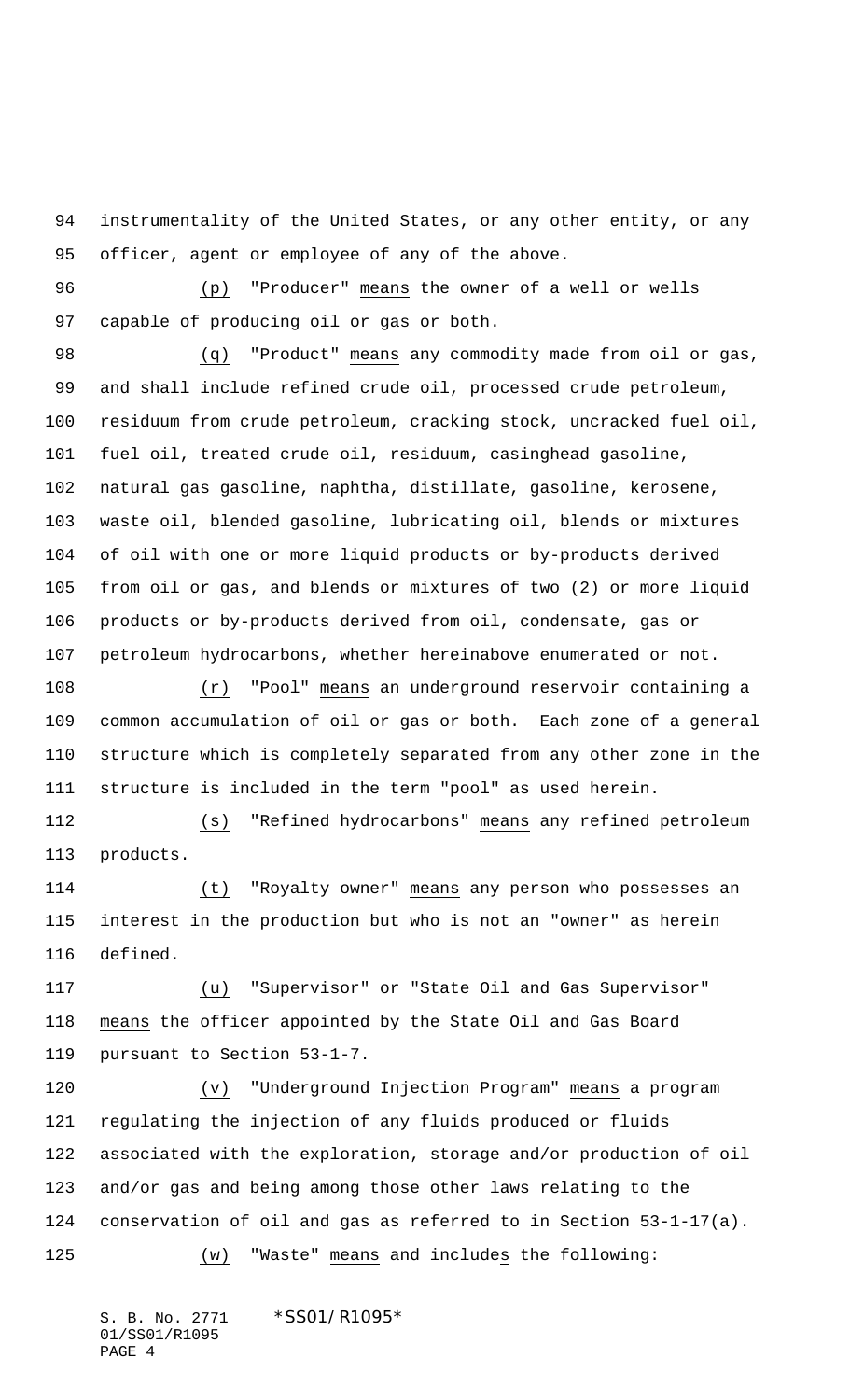(i) The inefficient, excessive or improper use or dissipation of reservoir energy; and the locating, spacing, drilling, equipping, operating or producing of any oil or gas well or wells in a manner which results or tends to result in reducing the quantity of oil or gas ultimately to be recovered from any pool in this state.

132 (ii) The inefficient storing of oil; and the locating, spacing, drilling, equipping, operating or producing of any oil or gas well or wells in a manner causing or tending to cause unnecessary or excessive surface loss or destruction of oil or gas.

 (iii) Abuse of the correlative rights and opportunities of each owner of oil or gas in a pool due to nonuniform, disproportionate, or unratable withdrawals causing undue drainage between tracts of land or resulting in one or more owners in such pool producing more than his just and equitable share of the production from such pool.

 (iv) Producing oil or gas in such manner as to cause unnecessary channeling of water or gas or both or coning of water.

 (v) The operation of any oil well or wells with an inefficient gas-oil ratio.

 (vi) The drowning with water of any stratum or part thereof capable of producing oil or gas.

(vii) The creation of unnecessary fire hazards.

 (viii) The escape into the open air, from a well producing both oil and gas, of gas in excess of the amount which is necessary in the efficient drilling or operation of the well. (ix) Permitting gas produced from a gas well to

escape into open air.

 (x) The use of gas from gas wells, except sour gas, for the manufacture of carbon black, except and unless the

S. B. No. 2771 \* SS01/R1095\* 01/SS01/R1095 PAGE 5